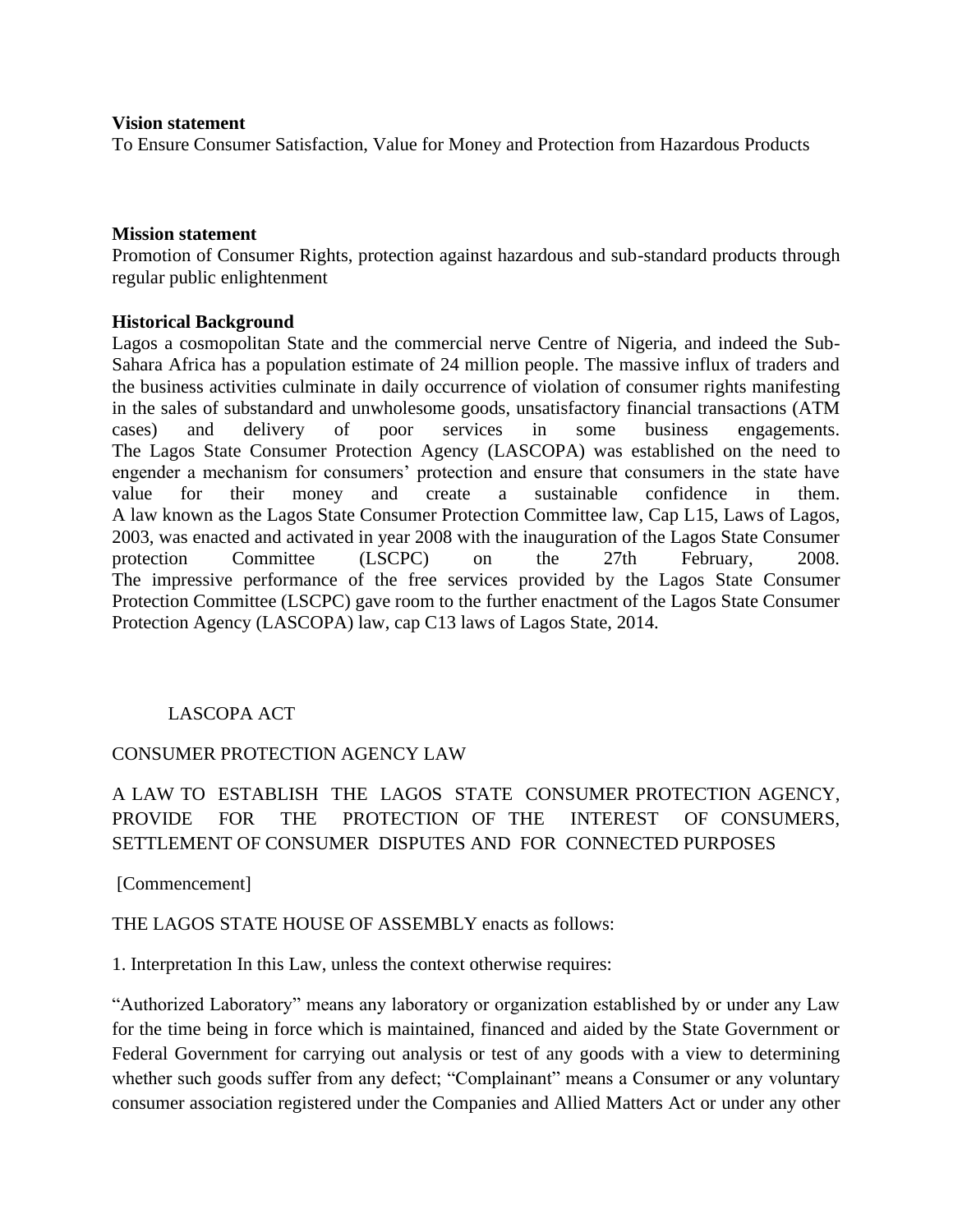Law for the time being in force in the State or a Federal Act who makes a complaint, or one or more consumers where there are numerous consumers having the same interest or in the case of death of a consumer, his legal heir or representative, it also include—

(i) any person who buys any goods for a consideration which has been paid, provided or partly paid or under any system of deferred payment and includes any user of such goods other than the person who buys such goods for consideration paid, partly paid or under any system of deferred payment when such use is made with the approval of such person but does not include a person who obtains such goods for resale or for any commercial purpose; or

(ii) hires or avails of any services for a consideration which has been paid, promised, partly paid, or under any system of deferred payment and includes any beneficiary of such services other than the persons who (hires or avails of) the services for consideration paid or promised, or partly paid, or under any system of deferred payment, when services are availed of with the approval of the first mentioned person (but does not include a person who avails of such services for any commercial purpose);

"Complaint" means any allegation in writing made by a Consumer or generated by the Agency or any of its offices; "Commercial Purpose" means goods and services availed by a trader exclusively for the purpose of earning his livelihood; "Consumer Dispute" means a dispute where the person against whom a complaint has been made denies or disputes the allegation contained in the complaint; "Commissioner" means the Commissioner for Commerce and Industry in Lagos State; "Damage" means death, personal injury, any loss of or damage to any property and includes economic loss;

"Goods" means goods as defined in the Sale of Goods Law Cap.52, LLS 2003; "High Court" means the High Court of Lagos State; "Local Government Area" includes Local Council Development Area; "Person" includes anybody or person, Corporate or incorporate; "State" means Lagos State of Nigeria; "Trader" in relation to any goods means a person who sells or distributes any goods for sale and includes the manufacturer thereof and where such goods are sold or distributed in package, it also includes the packaging firm or company; "Unfair Trade Practice" means—a trade practice which, for the purpose of promoting sale, supply of any goods or for the provision of any service adopts any unfair method or deceptive practice.

## **4. Objectives of the Agency**

The objectives of the Agency shall be to promote and protect the rights of the consumer which include but not limited to— (a) the right to be protected against marketing of goods and services which are hazardous to life;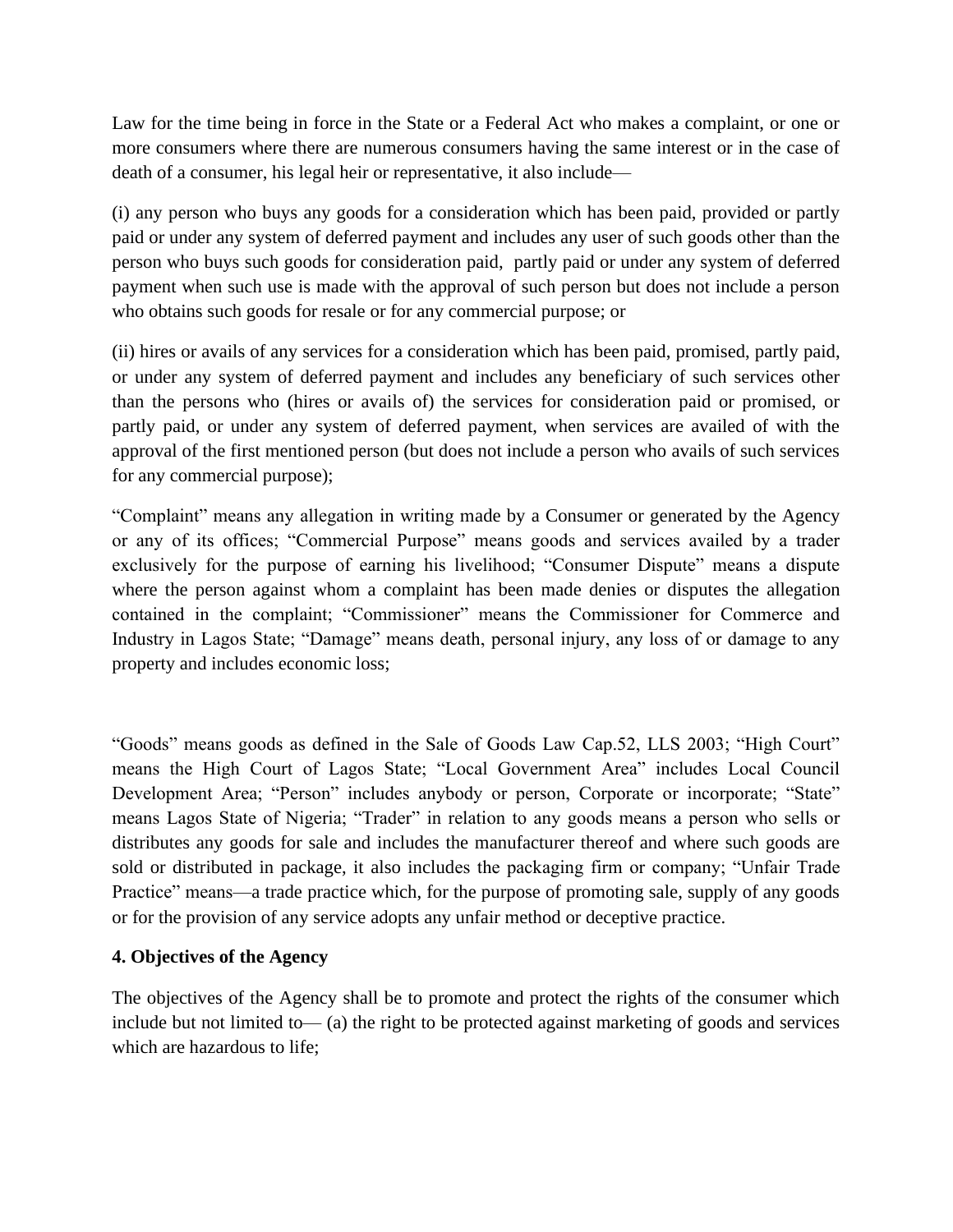(b) The right to be informed about the quality, quantity, potency, purity, standard and price of goods and services as the case may be so as to protect the consumers against unfair trade practices;

(c) The right to seek redress against unfair trade practices or unscrupulous exploitation of consumers;

(d) The right to be heard and assured that the interest of consumers will receive due consideration at appropriate fora; and

(e) The right to consumer education and awareness.

#### **5. Functions of the Agency**

The Agency shall— (a) ensure speedy redress of consumer complaints through negotiation, mediation or conciliation;

(b) Advise the State on consumer protection policies;

(c) Ensure the replacement of hazardous products with safe products and seek ways and means of eliminating hazardous products from the market in conjunction with the relevant government Agencies;

(d) Initiate investigation in its own name whether upon the receipt of a complaint or not;

(e) Publish the list of products, the consumption and sale of which have been banned, withdrawn, restricted or not approved by the appropriate Federal Government Agencies;

(f) Cause an offending company, firm, trade association or individual to compensate or provide relief to injured consumers or communities as a result of adverse effects of harmful products;

(g) organize and undertake campaigns, lectures, seminars or other forms of activities that may lead to increased public consumer awareness, enlightenments and conduct public information campaigns for the purpose of educating and

Advising consumers in relations to consumer protections and welfare;

(h) Encourage trade, industry and professional associations to develop and enforce in their various fields, quality standards designed to safeguard the interest of consumers;

(i) encourage the formation of voluntary consumer groups or associations for the interest of the consumers;

(j) Cause where necessary quality tests to be conducted on a consumer product; and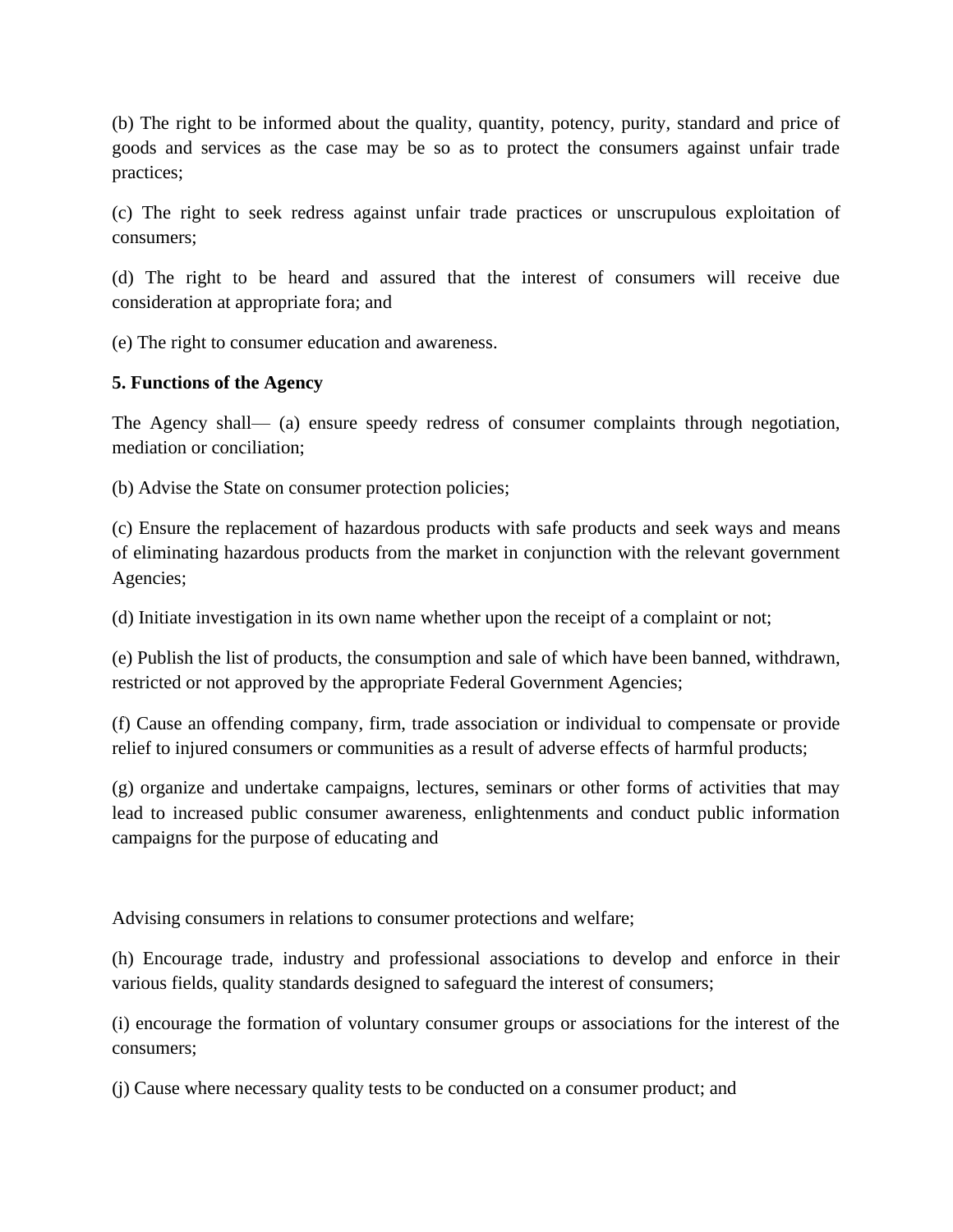(k) Apply to Court to prevent the circulation of any product which constitutes an imminent public hazard, enforce and protect the right of consumers, or seek relief or compensation for injured consumers where negotiation, conciliation or mediation fails.

# **13. Liability for Defective Products**

(1) Where any damage is caused wholly or partly by a defect in a product, every person to whom subsection (2) applies shall be liable for the damage caused.

(2) This Section applies to— (a) the producer of the product;

(b) any person who, by putting his name on the product or using a trade mark or other distinguished mark in relation to the product, has held himself out to be the producer of the product; or

(c) any person who has imported the product into the State, in the course of any business, in order to supply it to another.

## **14. Complaint to the Agency**

(1) A complaint in relation to any goods sold or delivered, agreed to be sold or delivered or any service provided or agreed to be provided may be filed with the Agency by—

(a) the consumer to whom such goods are sold or delivered or agreed to be sold or delivered or such service provided or agreed to be provided;

(b) any recognized consumer association whether the consumer to whom the goods are sold or delivered or agreed to be sold or delivered or service provided or agreed to be provided is a member of such Association or not; or

(c) one or more consumers, where there are numerous consumers having the same interest, on behalf of, or for the benefit of, all consumers so interested; or

(d) the State Government or Local Government as the case may be, either in its individual capacity or as a representative of the interest of the consumers in general: Provided that nothing in this subsection shall preclude the Agency on its own motion from acting on acts contrary to the provisions of this Law.

(2) On receipt of a complaint made under subsection (1) of this section, the Agency may allow the complaint to be proceeded with or be rejected within seven days from the date of the receipt of the complaint provided that a complaint may not be rejected under this

subsection unless an opportunity of being heard has been given to the complainant.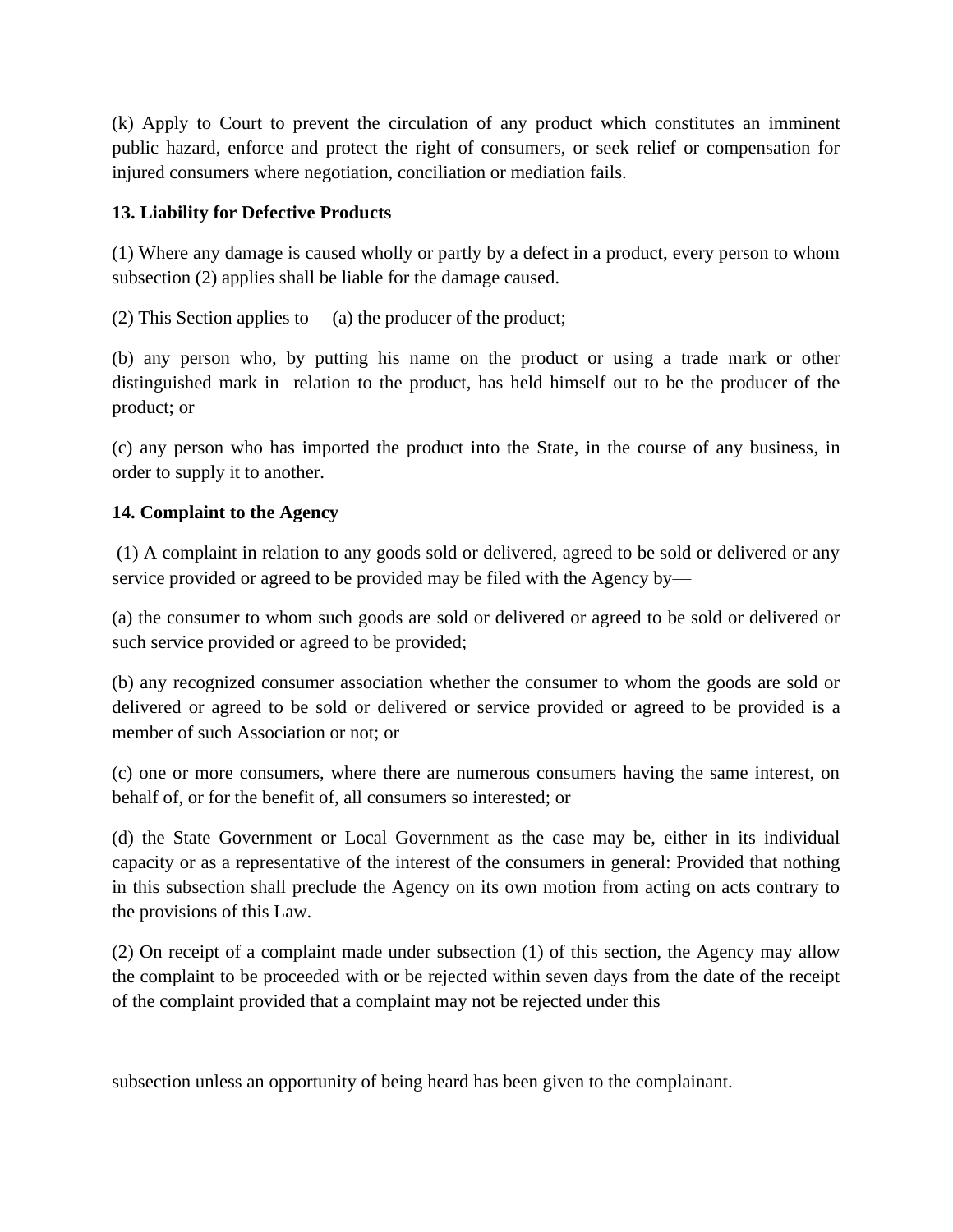(3) A complaint dealt with by the Agency may be taken to a Court of Law if either of the parties is not satisfied with the decision of the Agency.

# **15. Procedure on Receipt of Complaint**

(1) The Agency on receipt of a complaint, relating to goods shall—

(a) refer a copy of the complaint to the person against whom the complaint is made, directing him to state his case within a period of fourteen (14) days or such extended period not exceeding seven (7) days;

(b) settle the consumer dispute in the manner specified in this Law where the person complaint against – (i) denies or disputes the allegations; (ii) omits or fails to take any action to represent his case within the time given.;

(c) where the complaint relating to the defects in the goods without proper analysis or test it shall – (i) obtain a sample of the goods from the complainant; (ii) seal and authenticate it in the manner prescribed; (iii) refer the sample so sealed to the appropriate laboratory for analysis and report its findings to the Agency within a period of thirty (30) days of the receipt of the reference.

(d) before any sample of the goods referred to is sent to any appropriate laboratory under paragraph (c), the complainant shall deposit to the credit of the Agency such fees as may be specified, for payment to the appropriate laboratory for carrying out the necessary analysis or test in relation to the goods in question;

(e) remit the amount deposited to its credit under paragraph (d) to the appropriate laboratory to enable it carry out the analysis or test mentioned in paragraph (c), and on receipt of the report from the appropriate laboratory shall forward a copy of the report with such remarks as it may feel appropriate to the person complained against;

(f) if any of the parties disputes the findings of the appropriate laboratory, or disputes the methods of analysis adopted by the appropriate laboratory, the Agency shall require the person complained against or the complainant to submit in writing his objections in regard to the report made by the appropriate laboratory; and

(g) Give a reasonable opportunity to both parties of being heard as to the findings of the report made by the appropriate laboratory and also as to the objection made in relation thereto under paragraph (f) and issue an appropriate Order under Section 16.

(2) Agency shall, if the complaint received by it under section 14 relates to goods in respect of which the procedure specified in subsection (1) of this Section cannot be followed, or if the complaint relates to any service: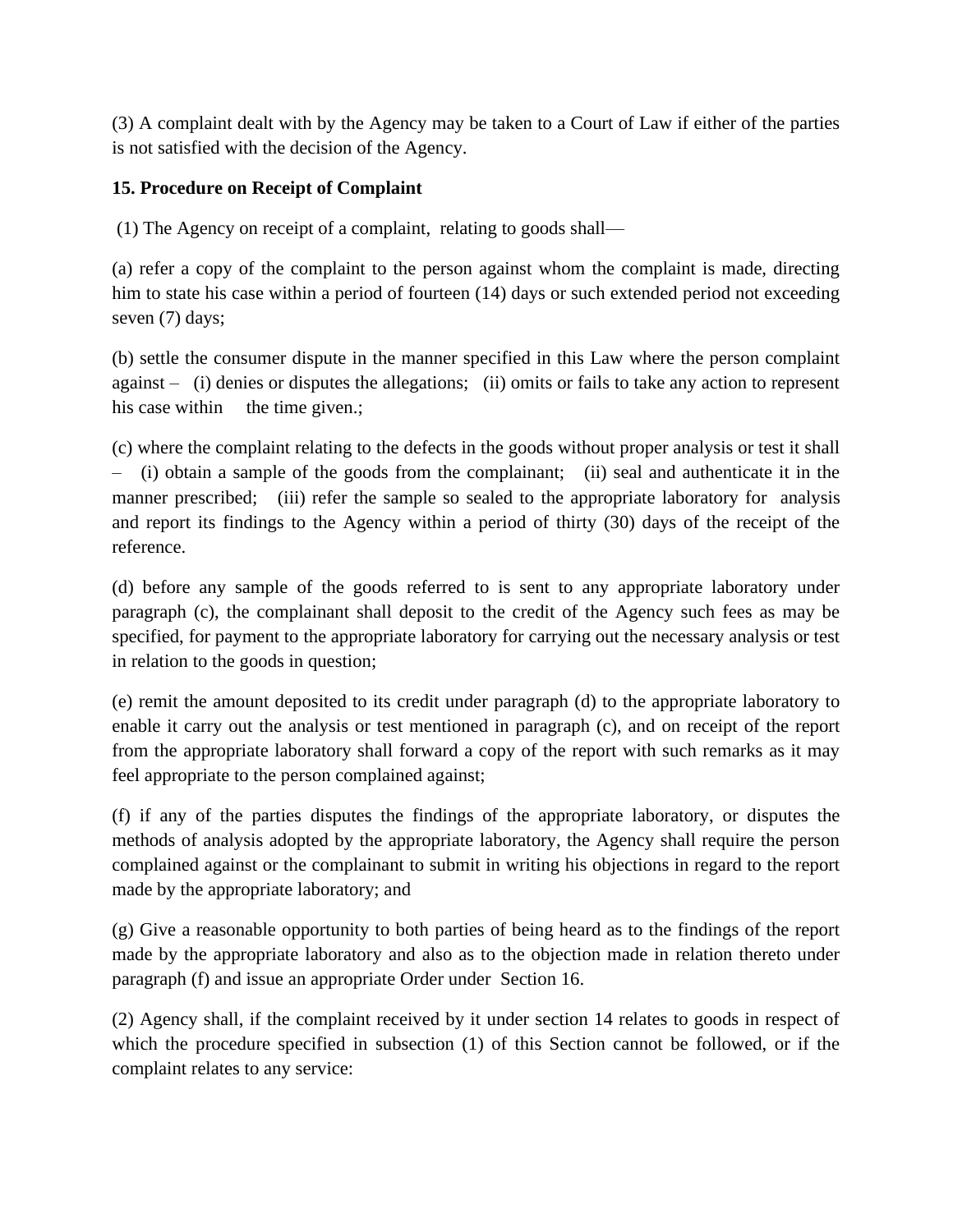(a) refer a copy of such complaint to the person complained against directing him to state his case within a period of fourteen (14) days or such extended period not exceeding seven (7) days;

(b) Where the person complained against on receipt of a copy of the complaint referred to him under paragraph (a)—

(i) Denies or disputes the allegations contained in the complaint, or

(ii) Fails to take any action to represent his case within the time given by the Agency.

The Agency shall proceed to settle the consumer dispute on the basis of the evidence brought to its notice by the complainant.

(3) For purposes of this Section, the Agency shall have the power to—

(i) Summon and enforce the attendance of any person complained against or a witness;

(ii) Request the production of any document or movable material or object as evidence;

(iii) Visit the venue of any evidence which is immovable;

(iv) Request the report of the concerned analysis or test from the appropriate laboratory or from any other relevant source;

(v) Pay any commission for the examination of any witness; and

(vi) Do such other things as may be necessary for effectively carrying out its functions under this Law.

#### **16. Findings of the Agency**

If after the proceedings conducted under Section 15, the Agency if satisfied that the goods complained against suffer from any of the defects specified in the complaint or that any of the allegations contained in the complaint about the services are proven, it shall issue an Order to the person complained against directing him to do one or more of the following things—

(a) remove the defect pointed out by the appropriate laboratory from the goods in question;

(b) replace the goods with new goods of similar description which shall be free from any defect;

(c) return to the complainant the price, or, as the case may be, the charges paid by the complainant for services;

(d) pay such amount as may be awarded by it as compensation to the consumer for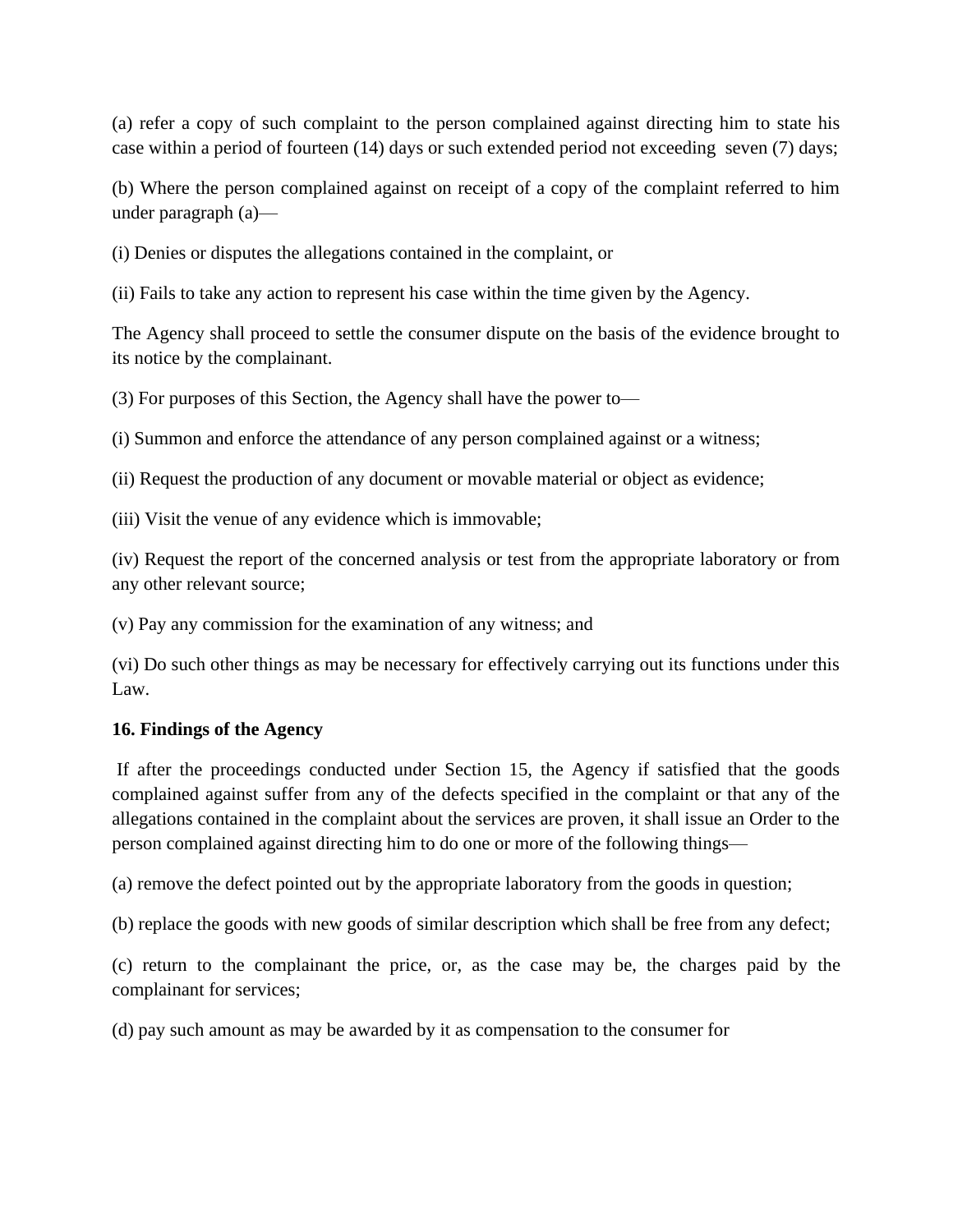any loss or injury suffered by the consumer due to the negligence of the person complained against;

- (e) remove the defects or deficiencies in the services in question;
- (f) discontinue the unfair or restrictive trade practices and not to repeat them;
- (g) not to offer the hazardous goods for sale;
- (h) withdraw the hazardous goods from being offered for sale; and
- (i) provide adequate compensation to the complainant.

17. Transfer of Complaints On the application of the complainant or of its own motion based on section 14(2) of this Law, the Agency may at any time in the interest of justice transfer any complaint pending before any of its Offices to the Agency.

## **18. Liability for Offences by Bodies Corporate**

(1) If an offence under this Law is committed by a body corporate and is proven to have been committed with the consent, connivance or approval of, or to have been attributable to any neglect on the part of any person being a director, manager, secretary or any other officer of the body corporate or a person purporting to act in any such capacity, that person, as well as the body corporate, commits an offence and is liable to be proceeded against and punished as if that person commits the first mentioned offence.

(2) If in a prosecution for an offence against the person referred to in subsection (1), it is proven that, at the material time, the person was a director of the body corporate or an employee of it whose duties included making decisions which, to a significant extent, could have affected the management of the body corporate, or a person who purported to act in any such capacity, it shall be presumed, that the person consented to the doing of the acts or defaults that constitute the offence until the contrary is proven.

(3) Subsection (2) shall be read as placing on the person referred to in that subsection an evidential burden only with respect to the matter(s) concerned.

(4) If the affairs of a body corporate are managed by its members, subsections (1) and (2) apply in relation to the acts or defaults of a member in connection with the member's functions of management as if that member were a director or manager of the body corporate.

(5) If a body corporate commits an offence under this Law, an employee, officer, director or agent of the body corporate who authorizes, permits or acquiesces in the commission of the offence also commits an offence, whether or not the body corporate is prosecuted for the offence.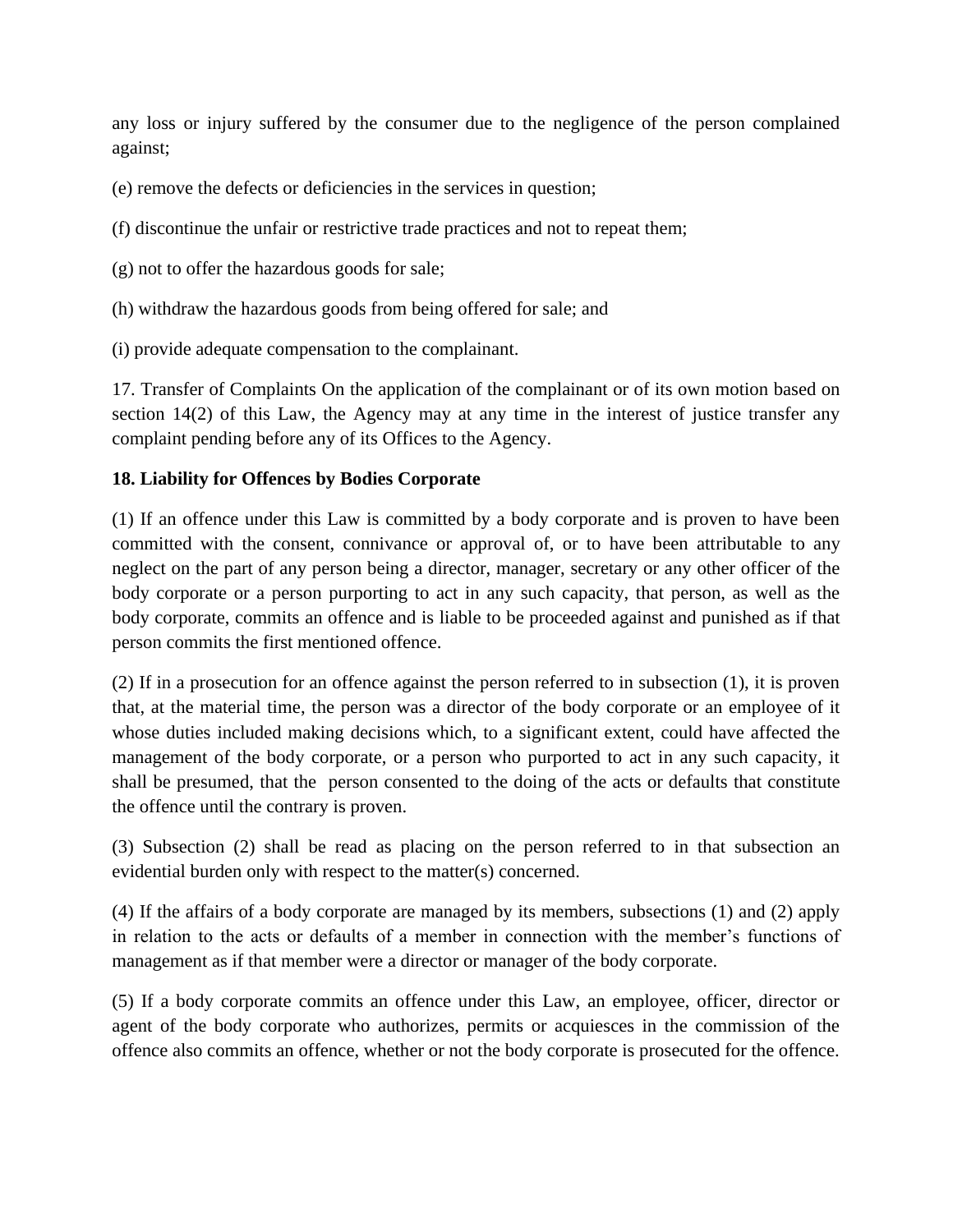(6) In a prosecution for an offence under this Law, it is sufficient proof of the offence to establish that it was committed by an employee, officer, director or agent of the defendant, whether or not the employee, officer, director or agent is identified or has been prosecuted for the offence.

## **19. Prohibition on Exclusion from Liability**

The liability of a person by virtue of this Law to a person who has suffered damage caused wholly or partly by a defect in a product, or to a dependant or relative of such a person, shall not be limited or excluded by any contract term, notice, or any other provision.

20. Compliance Notices (1) An Inspection Officer of the Agency who is of the opinion that a person is committing or engaging in, or has committed or engaged in, a prohibited act or practice or is contravening or has contravened any provision of this Law may serve, personally or by post, a compliance notice on that person.

(2) A compliance notice shall be signed and dated by the authorized officer and shall—

(a) Contain a statement of the alleged contravention (identifying the provisions of this Law), the opinion referred to in subsection (1) and the reasons for that opinion;

(b) direct the person to remedy the contravention or the matters occasioning that notice, including any other requirement that the authorized officer considers appropriate in order to remedy the contravention or matter the compliance direction and requirements; and

(c) Specify the date by which the person is to comply with the compliance direction and requirement.

(3) A person commits an offence who, without reasonable excuse, fails to comply with compliance direction or requirement specified in a compliance notice and, on summary conviction, is liable to the fines and penalties provided under this Law;

(4) Withdrawal of a compliance notice under subsection (3) does not prevent the service of another compliance notice, whether in respect of the same matter or a different matter;

(5) If a compliance notice takes effect in accordance with this Section, the Agency may publish the compliance notice, or cause it to be published, in any form or manner the Agency considers appropriate;

(6) Nothing in this section prevents the commencement of proceedings for an offence.

# **21. Limitation Period**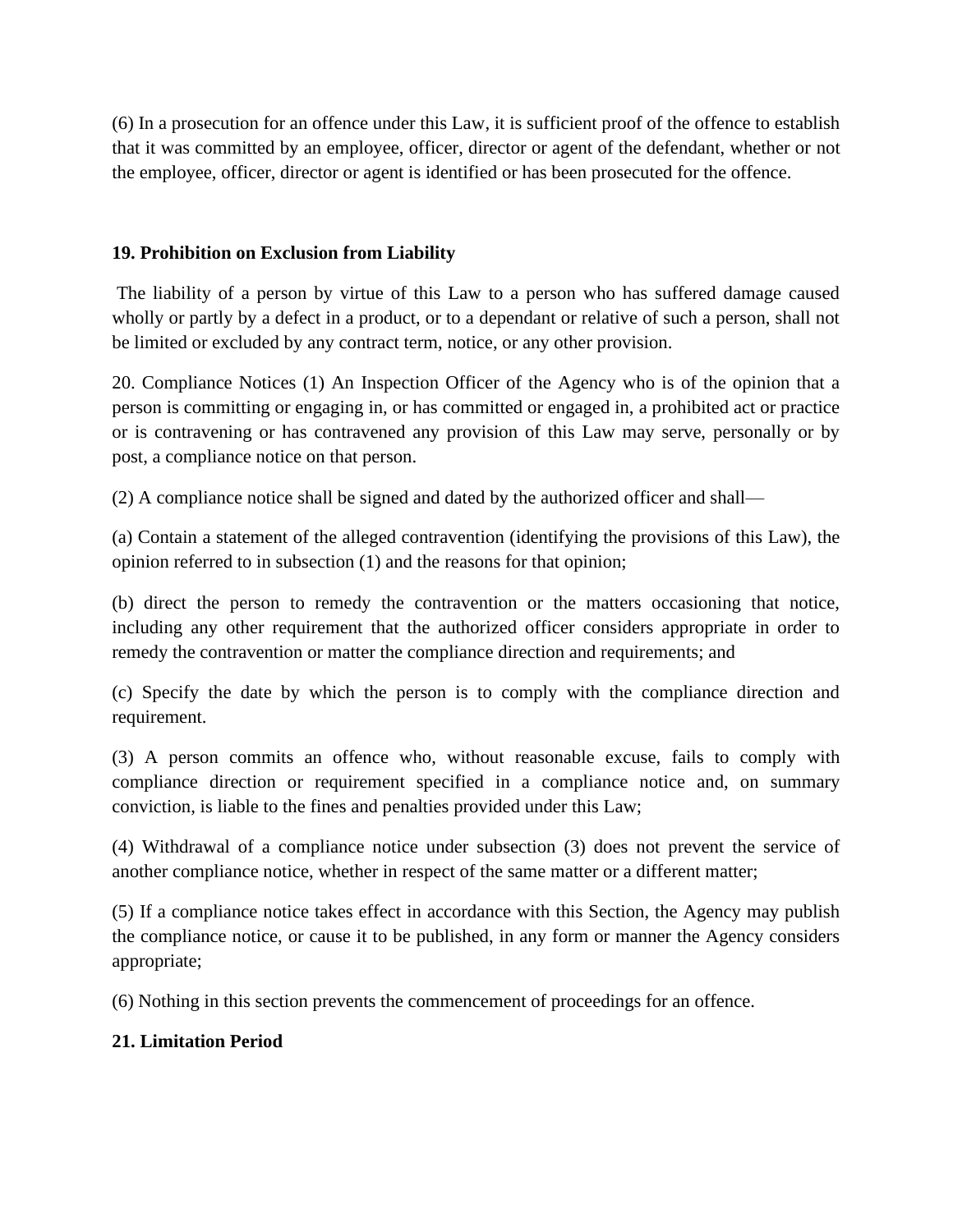The Agency shall not admit a complaint unless it is filed within six months from the date on which the cause of action has arisen unless the complainant shows sufficient cause for not filing the complaint within the stipulated period.

26. Power to Enter Search and Seize (1) An Inspection Officer may in the cause of his duty at any reasonable time and upon the production of the certificate of designation if required—

(a) enter any premises for the purposes of conducting an investigation;

(b) examine or take samples or specimen of any good or product;

(c) open and examine, whilst on the premises, any container or package which he reasonably believes may assist him in his investigation;

(d) examine any book, document or other records found on the premises which he reasonably believes may contain an information relevant to the enforcement of this Law or any regulation made under this Law and make copies; and

(e) seize and detain specimen or sample already taken until the conclusion of the investigation by the Agency.

(2) The owner or person in charge of any premises entered into by an Inspection Officer in accordance with this Section and every other person found therein shall give all reasonable assistance to the inspection officer.

# **27. Emergency Order Affecting Supply of a Product**

(1) If the Governor on the advice of the Agency is of the opinion that abnormal, harmful or hazardous circumstances prevail or are likely to prevail in relation to the supply of a product, the Governor may by an Emergency Order— (a) declare that a state-wide emergency affecting the supply of a product exists;

(b) direct the trader and the public as to the treatment of that product during the life of the Emergency Order; and

(c) direct the Commissioner in charge of Health to take such steps as are appropriate in the circumstances.

(2) An Emergency Order may relate to one or more products and may define the products in such manner as the Governor thinks fit.

(3) Unless the term of an Emergency Order is extended under subsection (4) or (5) or the Order is revoked, an Emergency Order —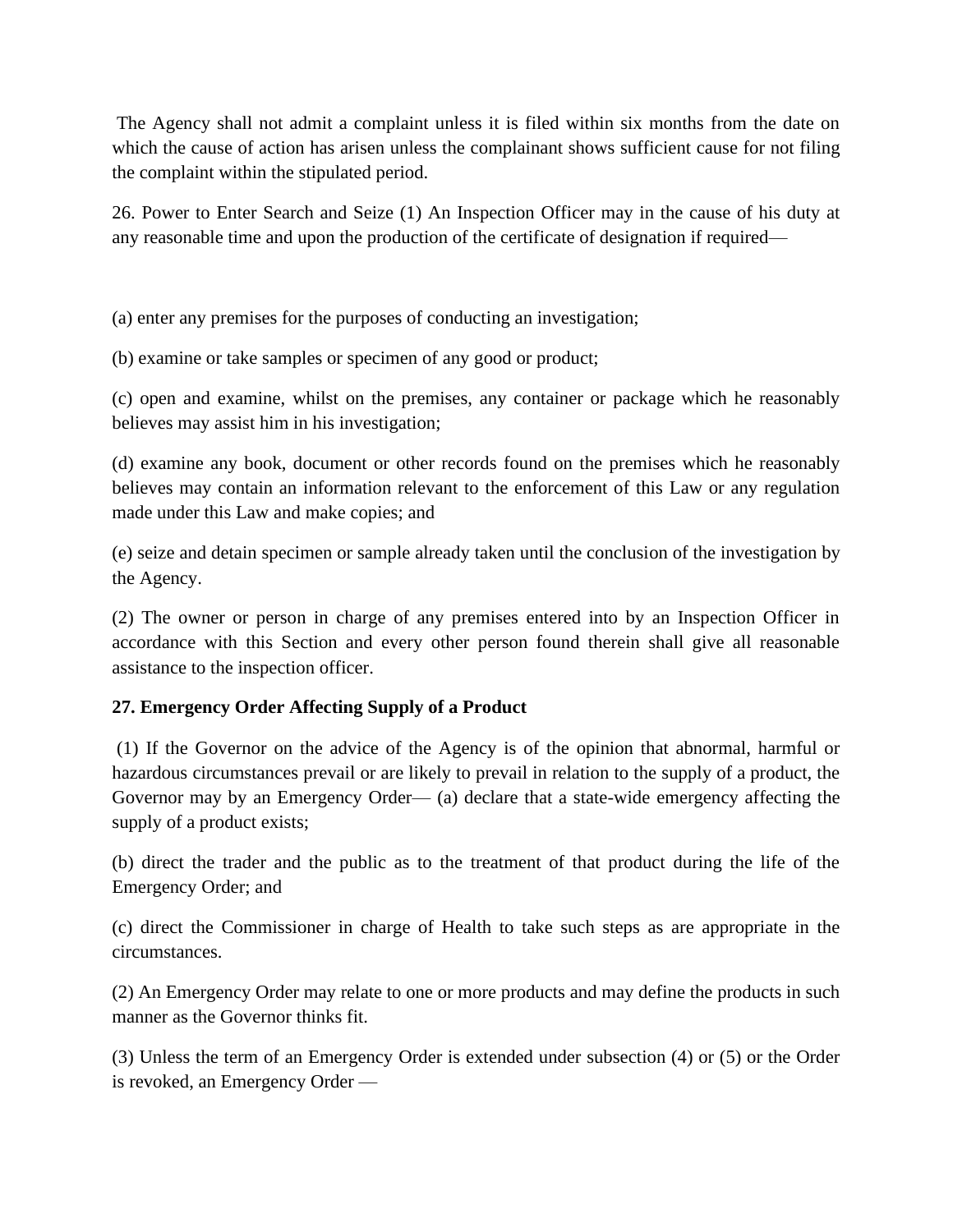(a) remains in force for such term, not exceeding six (6) months from the date that the Order is made or for a term specified in the Order; and

(b) expires at the end of the last day of the term specified.

(4) Subject to subsection (5), if an Emergency Order is in force (―Principal Order‖) and the Governor is of the opinion that abnormal circumstances continue to prevail in relation to the supply of a product to which the Order relates, the Governor may make an extension Order in relation to that product extending the term of the Principal Order as it relates to that product for a period not exceeding six (6) months from the date that the extension Order is made.

(5) If during the extended term under subsection (4), the Governor is of the opinion that abnormal circumstances continue to prevail in relation to the supply of the product to which the extension Order relates, the Governor may make only one more Order, a final extension Order, in relation to that product extending the term of the Principal Order as it

relates to that product for a period not exceeding six (6) months from the date that the final extension Order is made.

## **28. Return of Goods**

Specimen or sample of goods seized shall be kept or stored in a place designated by the Agency and shall be returned to the owner or the person from whom it was seized if the article or goods upon analysis or examination is found not to have contravened the provisions of this Law or any other Law.

# **29. Enforcement of Orders of the Agency**

(1) Where an Order of the Agency set up for the purposes of this Law is not complied with, the Agency may apply to the High Court to enforce such Order.

(2) Any person aggrieved by an Order made by the Agency may prefer an appeal against such Order to the High Court within thirty (30) days from the date of the Order; provided that an appeal filed out of time may be entertained if the Court is satisfied there is sufficient cause for filing out of time.

(3) The rules of Civil Procedure applicable in the High Court shall apply to all applications or proceedings brought in accordance with the provisions of this Section.

(4) For the purposes of this Section, the Governor may direct the Chief Judge of the State to designate such number of Courts as he may deem fit, as Consumer Courts.

## **30. Service of Notices**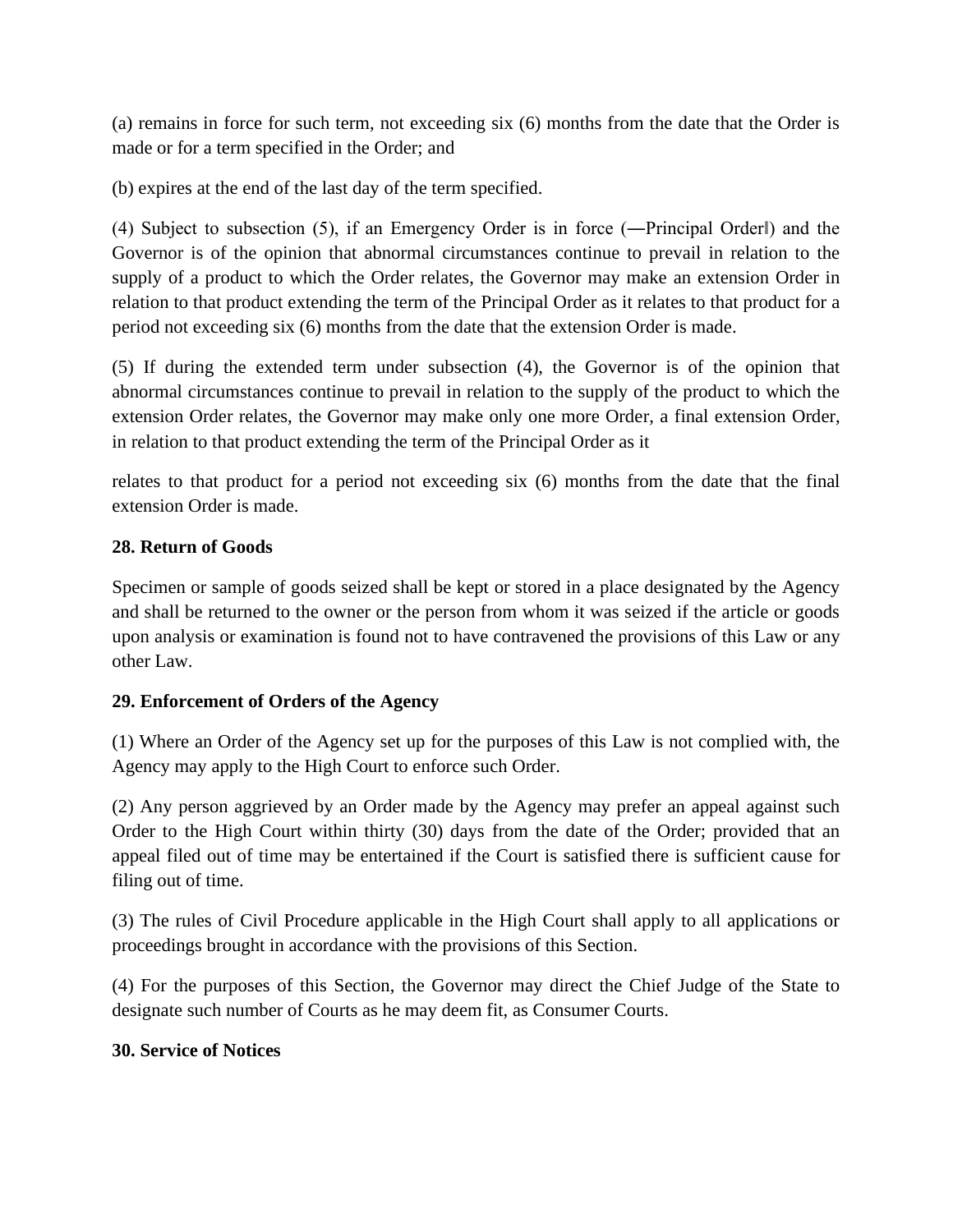(1) The service of notices may be made by delivery or transmitting a copy by registered post duly addressed to the opposite party against whom complaint is made or by such courier service as approved by the Agency.

(2) A notice shall be deemed to have been duly served where an acknowledgement or any receipt purporting to be signed by the opposite party or his agent or the complainant is received by the Agency or a postal article containing the notice received with an endorsement purporting to have been made by a postal employee or by any person authorized by the courier service to the effect that the opposite party or his agent or complainant has refused to take delivery of the postal article containing the notice.

(3) All notices required to be served on an opposite party or to the complainant shall be deemed to be sufficiently served if addressed in the case of the opposite party to the place where business or profession is carried out or in the case of the complainant, the place where such person actually resides.

## **31. Protection of Action Taken in Good Faith**

Prosecution or other legal proceedings shall not lie against the members of the Agency or any Officer or person acting under the direction of the Agency for any act done or intended to be done in good faith for the purposes of executing the provisions of this Law or of any rule or Order made.

## **32. Vacancy or Defect in Appointment not to Invalidate Proceeding. etc.**

An act or proceeding of the Agency shall not be invalidated by reason only of the existence of any vacancy amongst its members or any defect in the appointments.

## **33. Power to Co-opt**

The Agency shall have power to co-opt from amongst the professional staff of the Agency and or the Civil Service or any other person into any Committee for the purposes of carrying out its functions under the provisions of this Law.

## **34. Power to make Regulations**

(1) The Commissioner may make regulations in accordance with Regulations Approval Law to provide for all matters which is necessary or expedient for the purpose of giving effect to the provisions of this Law.

(2) Without prejudice to the generality of the foregoing such regulation may provide for-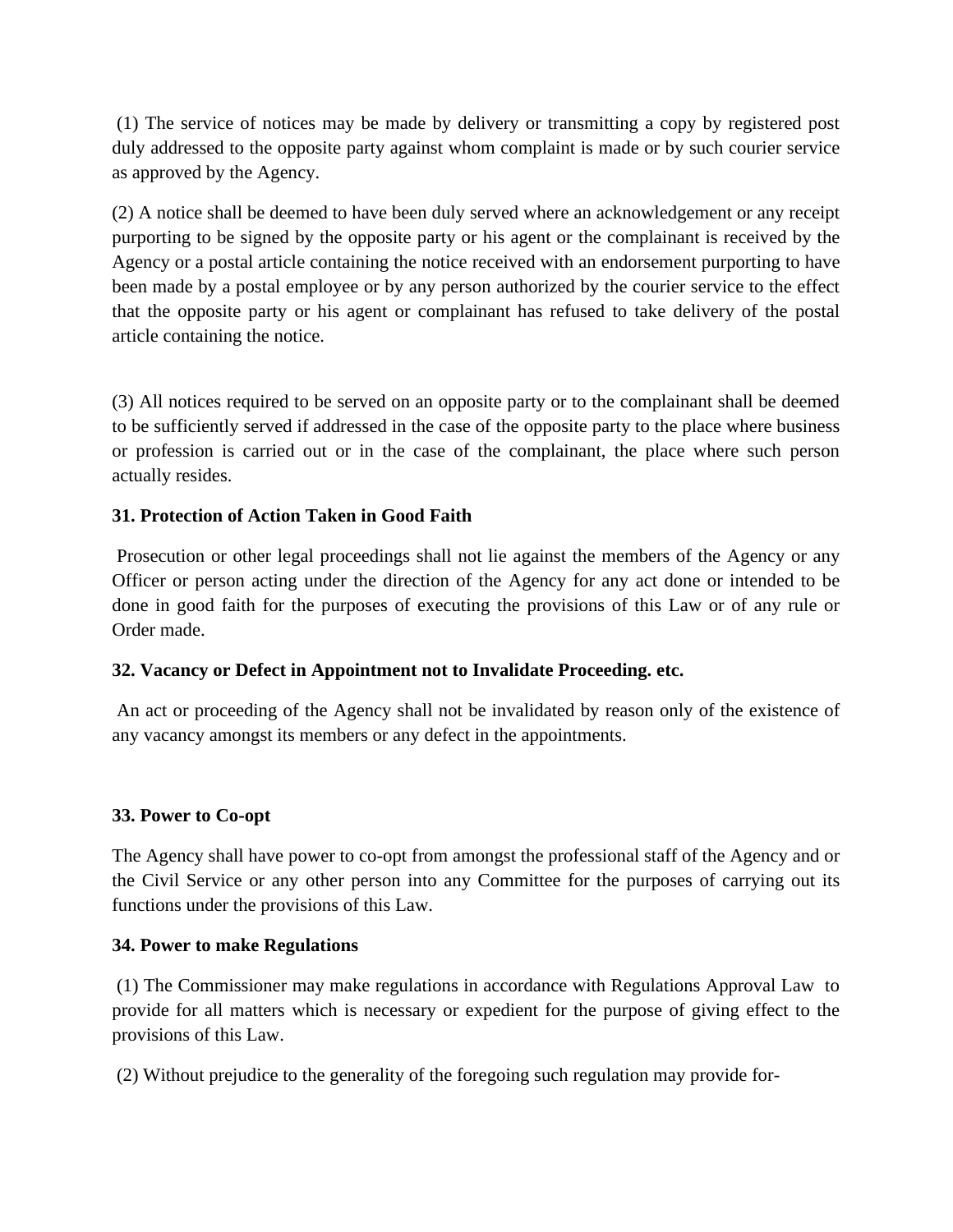(a) forms to be used;

(b) fees to be paid; and

(c) procedure to be followed in disposing complaints in accordance with the provision of this Law.

#### **35. Power to give Directives**

The Governor may give to the Agency directives of a general nature with regard to the exercise of its functions under this Law and the Agency shall comply with such directives.

## **36. Right of Action**

The Agency or any person authorized by it may institute on behalf of a consumer or a class of consumers a civil action for remedies with respect to an act or practice found to be defective under this Law or for any damage suffered by such consumers or class of consumers arising from any defect in a product under the provisions of this Law.

#### **37. Fines and Penalties**

(1) A person who commits an offence under this Law is liable on conviction to the following fines and penalties—

(a) on a first conviction, to a fine not exceeding Five Hundred Thousand Naira  $(\text{N500,000.00})$  or imprisonment for a term not exceeding three (3) months or both; and

(b) on any subsequent conviction for the same offence or any other offence under this Law, to a fine not less than Seven Hundred and Fifty Thousand Naira (No. 2000.00) or imprisonment for a term not less than six (6) months or both.

(2) If after being convicted of an offence, the person referred to in subsection (1) continues to contravene the requirement or prohibition to which the offence relates, the person is guilty of a further offence on each day that the contravention continues and shall be liable to pay a fine of Twenty Thousand Naira (₦20,000.00) for each day the offence is committed.

(3) In considering an appropriate penalty under this Section for a trader convicted of an offence under this Law with respect to any defective act or commercial practice, the Court may take into consideration any advertisement published by or on behalf of the trader containing corrective statements to remedy the defective act or practice in respect of which the trader is convicted.

## **38. Convicted Persons liable for Costs and Expenses of Proceedings and Investigation**

(1) On convicting a person of an offence under this Law, the Court shall, unless satisfied that there are special and substantial reasons for not so doing, order the person to pay to the Agency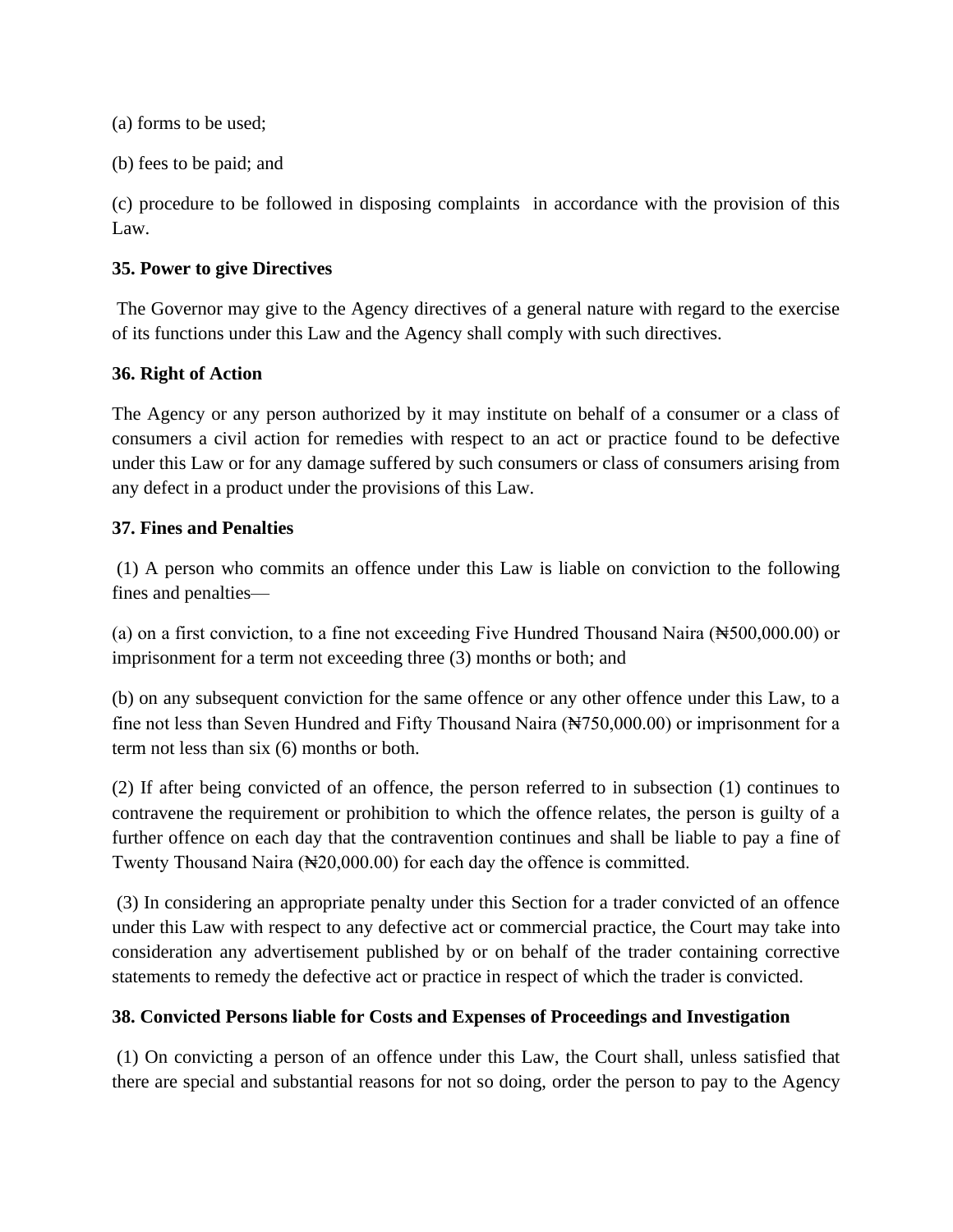the costs and expenses, measured by the Court, incurred by the Agency in relation to the investigation, detection and prosecution of the offence.

(2) An Order for costs and expenses under subsection (1) shall be in addition to any fine or penalty the Court may impose.

#### **39. Convicted Traders Liable to Compensate Consumers for Loss or Damage**

(1) If a trader is convicted of an offence under this Law, the Agency may, on behalf of an aggrieved consumer who consents to the application, apply to the Court for a compensation Order requiring the trader concerned to pay an amount of money the Court considers as appropriate compensation in respect of any loss or damage to that consumer resulting from that offence.

(2) A compensation Order may be made instead of or in addition to any fine or penalty the Court may impose on the trader concerned.

(3) The compensation payable under a compensation Order shall—

(a) be of such amount as the Court considers appropriate (though not exceeding the amount set by Law as the limit of the Court's jurisdiction in tort, if payable), having regard to any evidence and to any submission made by or on behalf of the trader concerned, the aggrieved consumer, the Agency or the prosecutor; and

(b) not exceed the amount of the damages that, in the opinion of the Court, the aggrieved consumer would be entitled to cover in an action with respect to a consumer's right of action for damages in relation to the same prohibited act or practice.

 (4) An application shall not be made under subsection (1) if the aggrieved consumer has brought an action under section 36 of this Law against the trader concerned and the action is in respect of the same defective act or practice for which the trader concerned is convicted.

(5) If the amount of compensation payable under a compensation Order is paid to the aggrieved consumer under this section and the consumer subsequently commences an action under Section 36 and is awarded damages by the Court in respect of the same defective act or practice, the compensation Order is deemed to be in satisfaction of so much of the awarded damages as is equal to the first mentioned amount.

(6) If the trader concerned does not comply with a compensation Order-

(a) within the time ordered by the Court; or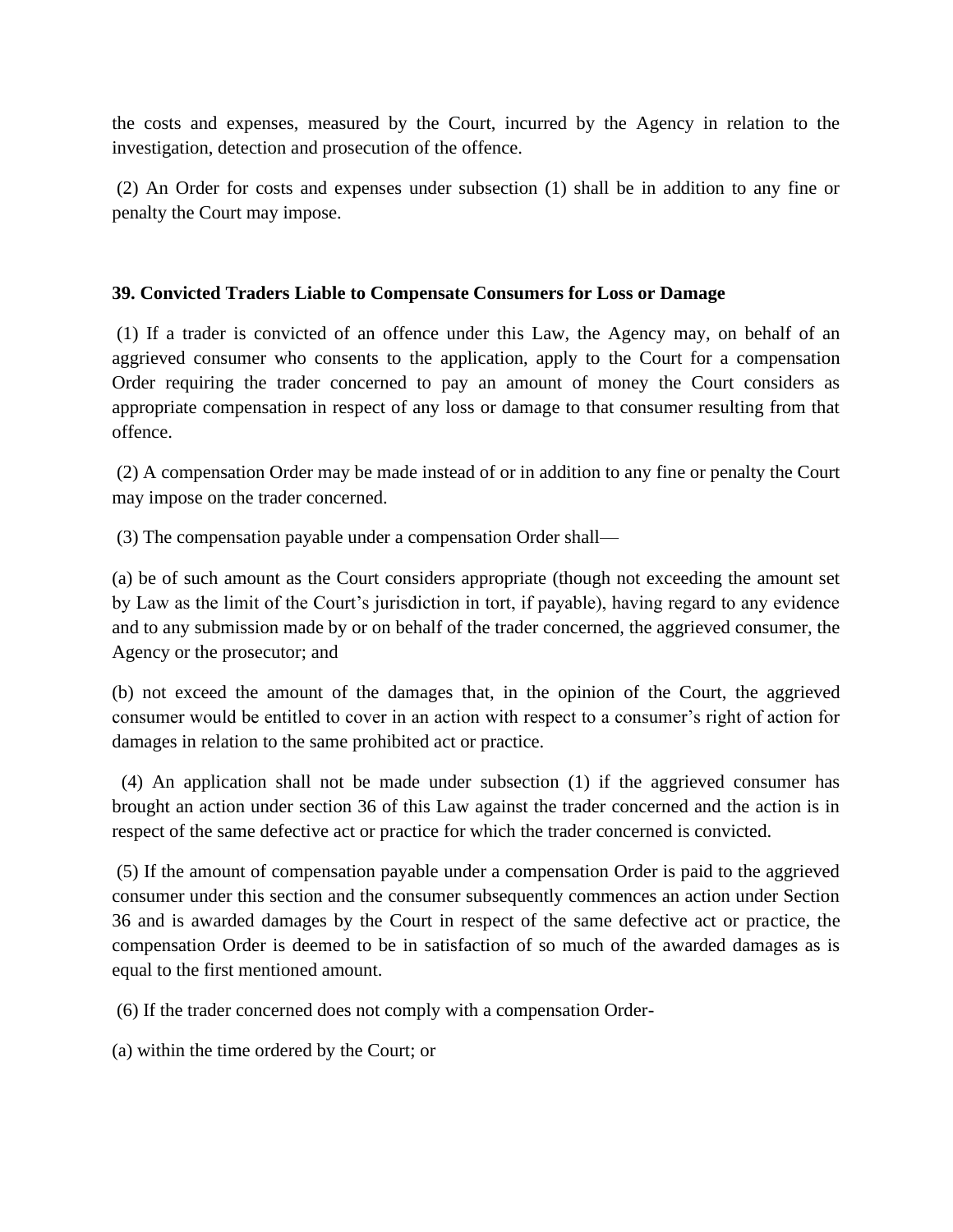(b) within thirty (30) days after the Order is made, if no time is specified in the Order, the aggrieved consumer may thereafter enforce the compensation Order against the trader concerned in the same manner as if it were a judgment rendered in that Court in civil proceedings.

## **40. Court may Order Convicted Person to Publish Corrective Statement**

(1) This Section applies to a person convicted of an offence under this Law relating to a prohibited act or commercial practice.

(2) On conviction of the person to whom this Section applies and on application of the Agency, the Court may, in addition to any fine or penalty imposed, order the person to publish, at the person's expense and in any manner the Court considers appropriate, the facts relating to the commission of the offence and a corrective statement in respect of those facts.

(3) The Court may, based on the submissions of the Agency in the application and as the Court considers appropriate, specify the form and content of the corrective statement in respect of those facts.

## **41. Summary Trial of Persons Indicted**

(1) A person charged with an offence under this Law may be tried summarily as provided under the Administration of Criminal Justice Law of Lagos State (2011).

(2) On conviction by the Court for any offence that is tried summarily under subsection (1), the defendant shall be liable to—

(a) pay the fines and penalties described in section 37;

(b) pay costs and expenses of proceedings and investigation stipulated in Section 38; or

(c) publish a corrective statement as stated in section 40.

# **43. Agency may Publish Information Concerning certain Persons**

(1) The Agency shall keep and maintain a consumer protection list of names and addresses of the following persons, together with a description of their trade, business or profession and the particulars described in subsection

(2)— (a) any person on whom a fine or other penalty was imposed by a Court under the relevant statutory provisions or who was required, by an Order under Section 39, to pay an amount of money to a consumer;

(b) any person against whom a prohibition Order is made under Section 31;